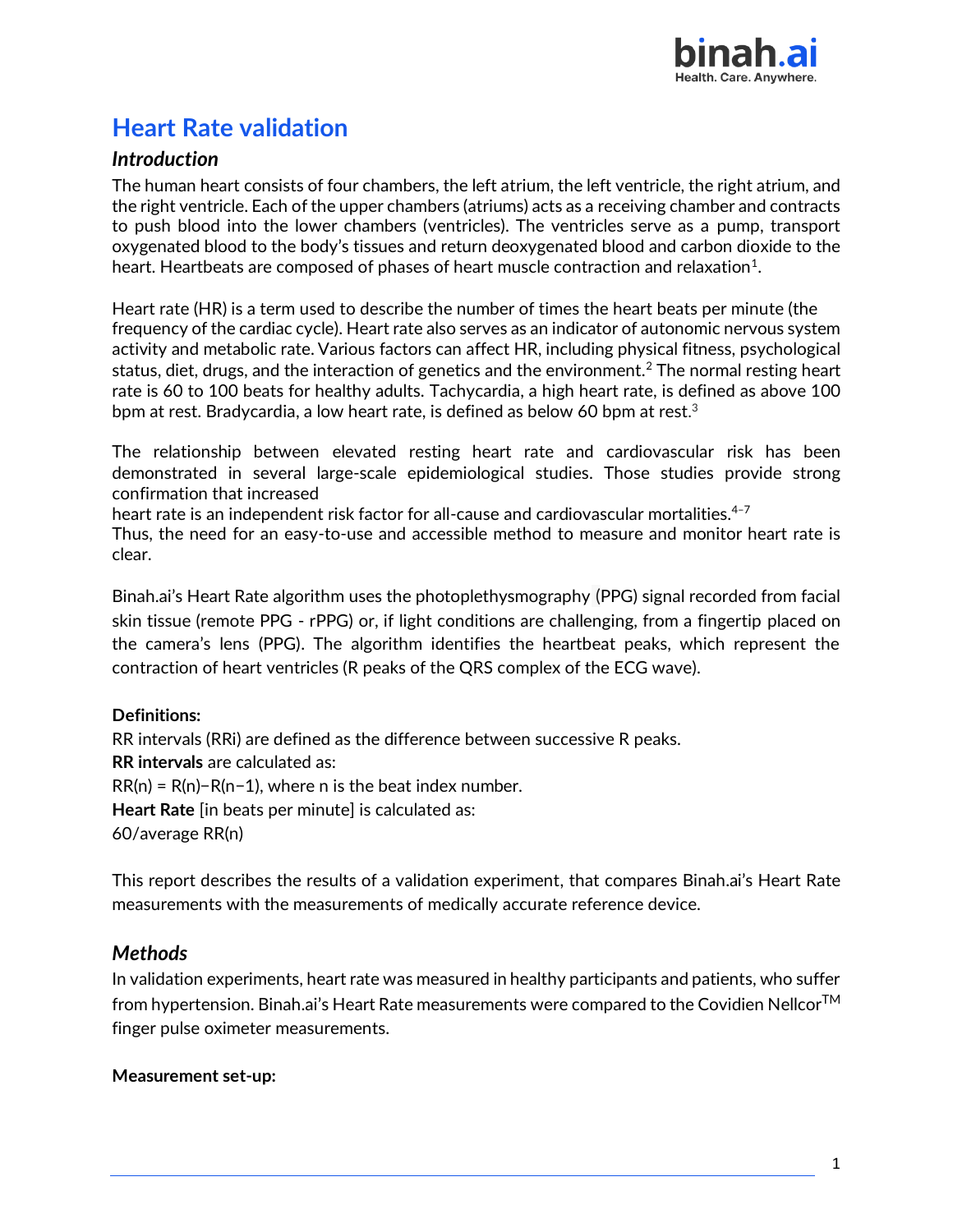

Each participant was instructed to sit as stably as possible. A Covidien Nellcor<sup>TM</sup> pulse oximeter was placed on each participant's finger. Recordings were conducted in a testing room located in Binah.ai's offices, with controlled and fixed artificial ambient light.

For rPPG measurements, a mobile device was placed on a stand in front of the participant. The participant's face filled over 20% of the frame's area (distance of 30-40 cm) and was positioned in the center of the frame. The camera was set at the level of the forehead and positioned perpendicular to the face. Participants were instructed to look at the screen during the whole recording.

For PPG measurements, a mobile device was placed on the participant's hand, with the participant's finger covering the entire area of the camera lens (in iOS devices, the finger covered the torch, while in Android devices, the finger did not cover the torch). The participant's hand rested comfortably on a soft pillow at heart level, with the wrist aligned with the forearm.

rPPG and PPG experiments were conducted simultaneously so that participants were looking at the mobile device positioned in front of them, while an additional mobile device was on their hand, recording the PPG signal on their finger.

Participants were instructed to avoid any movement (including talking) and to avoid changing finger pressure on the lens during the recordings. Each recording lasted approximately 60 seconds.

For this report, the Binah.ai's SDK 4.4.2 version was used.

The measurements were recorded by the mobile device models listed below.

Models used for rPPG measurements -

iOS: iPad 6th gen, iPhone 11 Pro, iPhone 13, iPhone 13 Pro Max

Android: Samsung s10, Samsung S21, Samsung S21 Ultra, Sony Xperia, Huawei P30 Lite Models used for PPG measurements -

iOS: iPhone 8, iPhone 11 Pro, iPhone 13 Pro, iPhone 13 Pro Max Android: Samsung Note 9, Samsung s10, Samsung S21, Samsung S21 Ultra, Huawei P30

## *Results*

Tables 1-4 include demographic data for each operating system (iOS and Android) and for each mode (PPG and rPPG).

iOS:

|                    |              | Number of   Age Range |                  |                               |
|--------------------|--------------|-----------------------|------------------|-------------------------------|
| <b>Vital Signs</b> | Participants | (average)             | Sex              | <b>Fitzpatrick Skin Tone*</b> |
| Heart Rate (bpm)   | 222          | 18-84 (36)            | F (43%), M (57%) | 2 (37%), 3 (53%), 4 (10%)     |

**Table 1:** Demographic data for rPPG experiments using phones with an iOS operating system.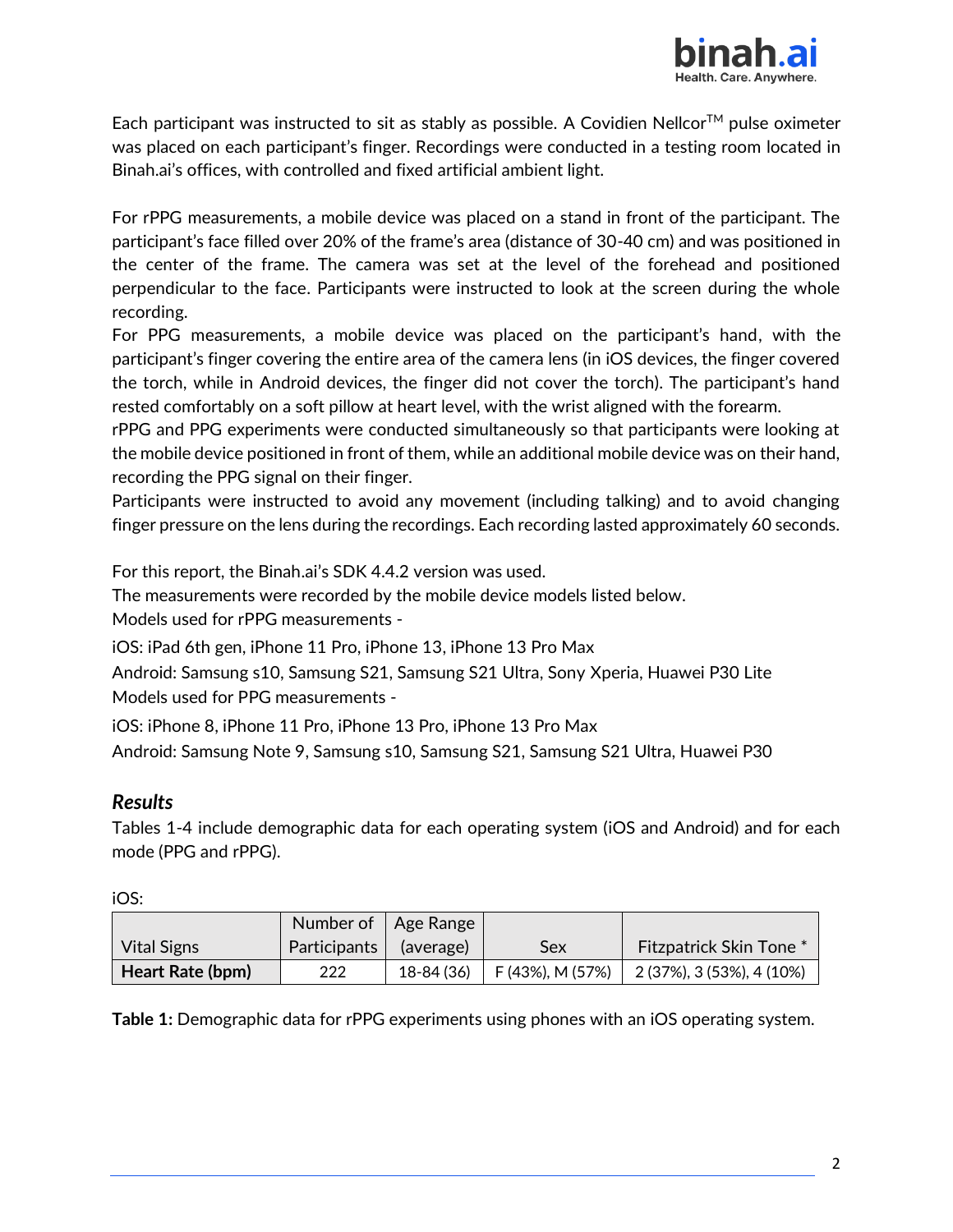

|                    |              | Number of   Age Range |                              |                                |
|--------------------|--------------|-----------------------|------------------------------|--------------------------------|
| <b>Vital Signs</b> | Participants | (average)             | Sex                          | <b>Fitzpatrick Skin Tone *</b> |
| Heart Rate (bpm)   | 222          | 18-82 (36)            | $\mathsf{F}(43\%)$ , M (57%) | $2(38\%), 3(52\%), 4(10\%)$    |

**Table 2:** Demographic data for PPG experiments using phones with an iOS operating system.

Android:

|                    |              | Number of   Age Range |                         |                                |
|--------------------|--------------|-----------------------|-------------------------|--------------------------------|
| <b>Vital Signs</b> | Participants | (average)             | Sex                     | <b>Fitzpatrick Skin Tone *</b> |
| Heart Rate (bpm)   | 216          | 18-84 (36)            | $\mid$ F (41%), M (59%) | 2 (39%), 3 (53%), 4 (8%)       |

**Table 3:** Demographic data for rPPG experiments using phones with an Android operating system.

|                    |              | Number of   Age Range |                          |                                |
|--------------------|--------------|-----------------------|--------------------------|--------------------------------|
| <b>Vital Signs</b> | Participants | (average)             | Sex                      | <b>Fitzpatrick Skin Tone *</b> |
| Heart Rate (bpm)   | 219          | 18-84 (37)            | $\vert$ F (41%), M (59%) | 2 (39%), 3 (52%), 4 (9%)       |

**Table 4:** Demographic data for PPG experiments using phones with an Android operating system.

\* Fitzpatrick skin tones are: 1- Pale white, 2- white, 3- Darker white, 4- Light brown, 5- Brown, 6- Dark brown or black.

#### **Accuracy and persistency:**

Tables 5-8 include statistical information (RMSE, MAE, MAE SD, 95% CI) for each operating system (Android and iOS) and for each mode (PPG and rPPG).

iOS:

|                    | Number of    |      |            |        |              |
|--------------------|--------------|------|------------|--------|--------------|
| <b>Vital Signs</b> | measurements | RMSE | <b>MAE</b> | MAE SD | CI 95%       |
| Heart Rate (bpm)   | 1047         | 0.77 | 0.59       | 0.69   | [0.55, 0.63] |

**Table 5:** RMSE, MAE, MAE SD, and 95% CI for rPPG experiments using phones with an iOS operating system. Abbreviations: RMSE - Root Mean Square Error, MAE -Mean Absolute Error, MAE SD -Mean Absolute Error Standard Deviation, CI - Confidence Intervals.

|                    | Number of    |             |     |               |              |
|--------------------|--------------|-------------|-----|---------------|--------------|
| <b>Vital Signs</b> | measurements | <b>RMSE</b> | MAE | <b>MAE SD</b> | CI 95%       |
| Heart Rate (bpm)   | 940          | 0.63        | 0.4 | 0.65          | [0.35, 0.43] |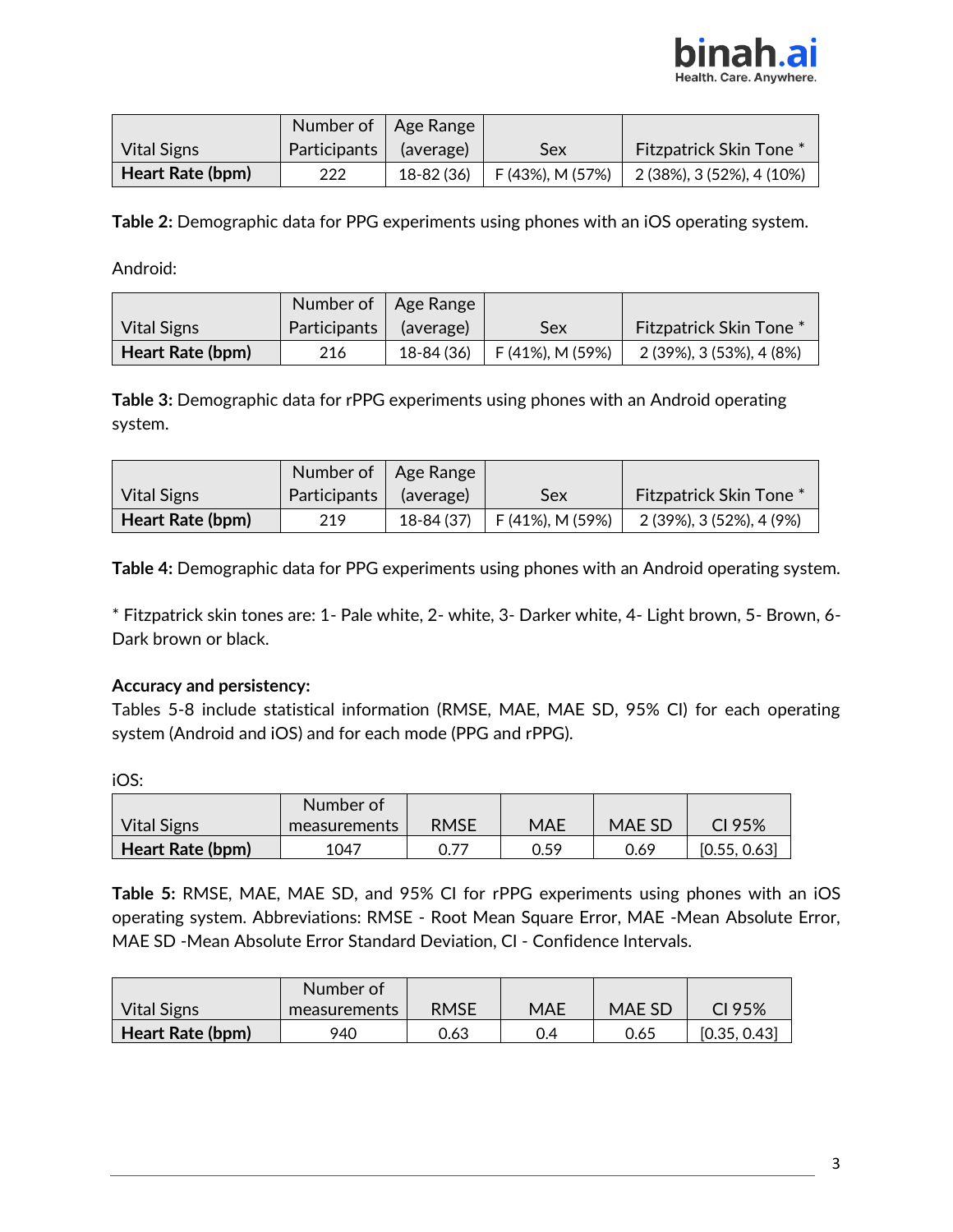

**Table 6:** RMSE, MAE, MAE SD, and 95% CI for PPG experiments using phones with an iOS operating system. Abbreviations: RMSE - Root Mean Square Error, MAE -Mean Absolute Error, MAE SD -Mean Absolute Error Standard Deviation, CI - Confidence Intervals.

Android:

|                         | Number of    |      |            |        |              |
|-------------------------|--------------|------|------------|--------|--------------|
| <b>Vital Signs</b>      | measurements | RMSE | <b>MAE</b> | MAE SD | CI 95 $%$    |
| <b>Heart Rate (bpm)</b> | 846          |      | 0.49       | 0.98   | [0.42, 0.56] |

**Table 7:** RMSE, MAE, MAE SD, and 95% CI for rPPG experiments using phones with an Android operating system. Abbreviations: RMSE - Root Mean Square Error, MAE -Mean Absolute Error, MAE SD -Mean Absolute Error Standard Deviation, CI - Confidence Intervals.

|                    | Number of    |      |      |        |             |
|--------------------|--------------|------|------|--------|-------------|
| <b>Vital Signs</b> | measurements | RMSE | MAE  | MAE SD | CI 95%      |
| Heart Rate (bpm)   | 776.         | 0.72 | 0.52 | 1.14   | [0.44, 0.6] |

**Table 8:** RMSE, MAE, MAE SD, and 95% CI for PPG experiments using phones with an Android operating system. Abbreviations: RMSE - Root Mean Square Error, MAE -Mean Absolute Error, MAE SD -Mean Absolute Error Standard Deviation, CI - Confidence Intervals.

Pearson correlations between Binah.ai's Heart Rate estimations versus Covidien Nellcor<sup>™</sup> pulse oximeter measurements were calculated (Figure 1). Pearson correlation coefficients (R values) were very high for both operating system (Android and iOS) and both modes (rPPG and PPG).



**Figure 1:** Binah.ai's Heart Rate estimation vs. reference device measurements. Pearson correlation was calculated and correlation coefficients are presented on each plot (R). Plots describe